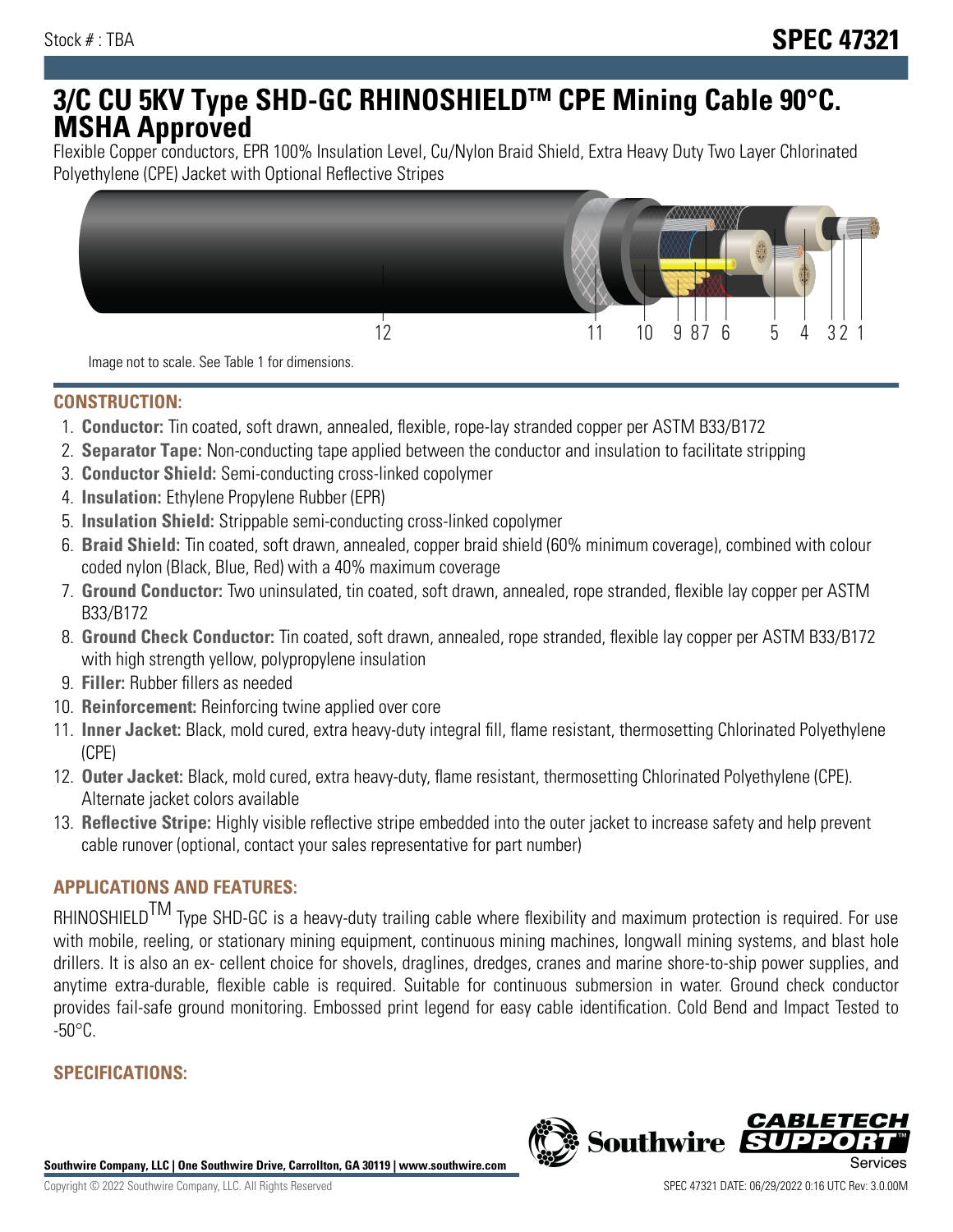- ASTM B33 Standard Specification for Tin-Coated Soft or Annealed Copper Wire
- ASTM B172 Standard Specification for Rope-Lay-Stranded Copper Conductors Having Bunch-Stranded Copper Conductors
- ICEA S-75-381 Portable and Power Feeder Cables for Use in Mines
- CSA Listed File # LL65300 FT1, FT4, FT5 CSA C22.2, No. 96 Portable Power Cables
- MSHA listed: passes MSHA flame test
- Meets or exceeds ICEA requirements as applicable for ICEA S-75-381/NEMA WC 58, ASTM B-3

## **SAMPLE PRINT LEGEND:**

SOUTHWIRE (R) RHINO<sup>TM</sup> BRAND CABLE # AWG CU 3/C EPR TYPE SHD-GC 5000V -50°C 90°C P-07-KA140005 MSHA

Southwire Company, LLC | One Southwire Drive, Carrollton, GA 30119 | www.southwire.com **Second Company, COVID Services** 



CABL